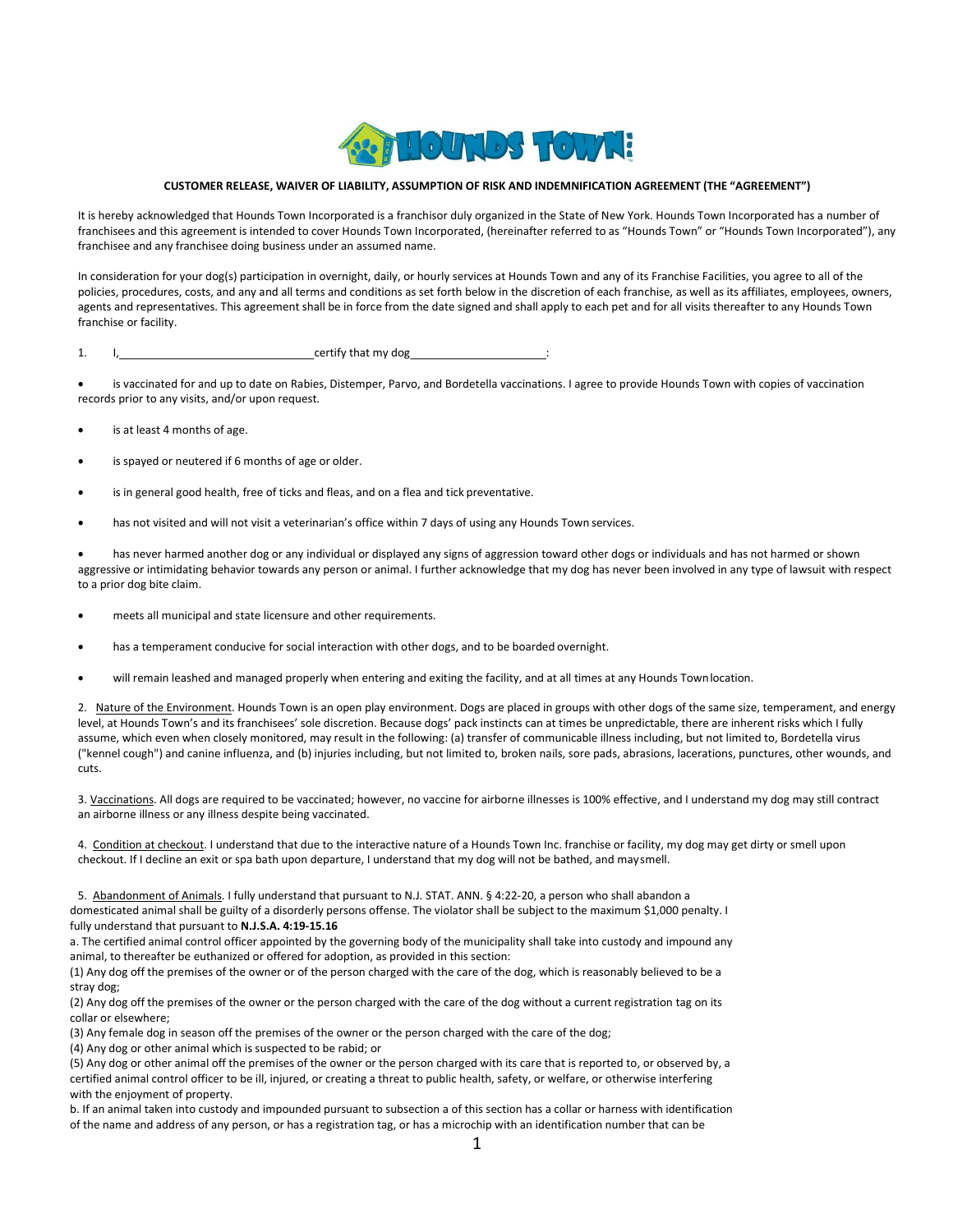traced to the owner or person charged with the care of the animal, or the owner or the person charged with the care of the animal is otherwise known, the certified animal control officer shall ascertain the name and address of the owner or the person charged with the care of the animal, and serve to the identified person as soon as practicable, a notice in writing that the animal has been seized and will be liable to be offered for adoption or euthanized if not claimed within seven days after the service of the notice.

c. A notice required pursuant to this section may be served: (1) by delivering it to the person on whom it is to be served, or by leaving it at the person's usual or last known place of residence or the address given on the collar, harness, or microchip identification; or (2) by mailing the notice to that person at the person's usual or last known place of residence, or to the address given on the collar, harness or microchip identification.

d. A shelter, pound, or kennel operating as a shelter or pound receiving an animal from a certified animal control officer pursuant to subsection a. of this section, or from any other individual, group, or organization, shall hold the animal for at least seven days before offering it for adoption, or euthanizing, relocating, or sterilizing the animal, except if:

(1) the animal is surrendered voluntarily by its owner to the shelter, pound, or kennel operating as a shelter or pound, in which case the provisions of subsection e. of this section shall apply; or

(2) the animal is suspected of being rabid, in which case the provisions of subsection j. of this section shall apply. e. If a shelter, pound or kennel operating as a shelter or pound is not required to hold an animal for at least seven days pursuant to paragraph (1) of subsection d. of this section, the shelter, pound, or kennel operating as a shelter or pound:

(1) shall offer the animal for adoption for at least seven days before euthanizing it; or (2) may transfer the animal to an animal rescue organization facility or a foster home prior to offering it for adoption if such a transfer is determined to be in the best interest of the animal by the shelter, pound, or kennel operating as a shelter or pound.

f. Except as otherwise provided for under subsection e. of this section, no shelter, pound, or kennel operating as a shelter or pound receiving an animal from a certified animal control officer may transfer the animal to an animal rescue organization facility or a foster home until the shelter, pound, or kennel operating as a shelter or pound has held the animal for at least seven days. g. If the owner or the person charged with the care of the animal seeks to claim it within seven days, or after the seven days have elapsed but before the animal has been adopted or euthanized, the shelter, pound, or kennel operating as a shelter or pound: (1) shall, in the case of a cat or dog, release it to the owner or person charged with its care, provided the owner or person charged with the care of the animal provides proof of ownership, which may include a valid cat or dog license, registration, rabies inoculation certificate, or documentation from the owner's veterinarian that the cat or dog has received regular care from that veterinarian;

(2) may, in the case of a cat or dog, charge the cost of sterilizing the cat or dog, if the owner requests such sterilizing when claiming it; and

(3) may require the owner or person charged with the care of the animal to pay all the animal's expenses while in the care of the shelter, pound, or kennel operating as a shelter or pound, not to exceed \$4 per day.

h. If the animal remains unclaimed, is not claimed due to the failure of the owner or other person to comply with the requirements of this section, or is not adopted after seven days after the date on which notice is served pursuant to subsection c. of this section or, if no notice can be served, not less than seven days after the date on which the animal was impounded, the impounded animal may be placed in a foster home, transferred to another shelter, pound, kennel operating as a shelter or pound, or animal rescue organization facility, or euthanized in a manner causing as little pain as possible and consistent with the provisions of R.S.4:22-19. i. At the time of adoption, the right of ownership in the animal shall transfer to the new owner. No dog or other animal taken into custody, impounded, sent or otherwise brought to a shelter, pound, or kennel operating as a shelter or pound shall be sold or otherwise be made available for the purpose of experimentation. Any person who sells or otherwise makes available any such dog or other animal for the purpose of experimentation shall be guilty of a crime of the fourth degree.

j. Any animal seized under this section suspected of being rabid shall be immediately reported to the executive officer of the local board of health and to the Department of Health, and shall be quarantined, observed, and otherwise handled and dealt with as appropriate for an animal suspected of being rabid or as required by the Department of Health for the animals.

k. When a certified animal control officer takes into custody and impounds, or causes to be taken into custody and impounded, an animal, the certified animal control officer may place the animal in the custody of, or cause the animal to be placed in the custody of, only a licensed shelter, pound, or kennel operating as a shelter or pound. The certified animal control officer may not place the animal in the custody of, or cause the animal to be placed in the custody of, any animal rescue organization facility, foster home, or other unlicensed facility. However, the licensed shelter, pound, or kennel operating as a shelter or pound may place the animal in an animal rescue organization facility, foster home, or other unlicensed facility if necessary pursuant to subsection e. or h. of this section.

l. Notwithstanding the provisions of this section and sections 3 and 4 of P.L.2011, c.142 (C.4:19-15.30 and C.4:19-15.31) to the contrary, no cat or dog being transferred between shelters, pounds, or kennels operating as shelters or pounds, or being transferred to an animal rescue organization facility or placed in a foster home, shall be required to be sterilized prior to that transfer.

## 6. Veterinary Authorization, Liability, and Care

a. I authorize Hounds Town and/or a representative of any Hounds Town facility to speak with my veterinarian and/or their staff to confirm my dog(s) vaccination status, date of surgical alteration, last date of visit, and medical history. Furthermore, in the event a Hounds Town employee at his/her sole discretion believes the dog to have any illness, Hounds Town will make reasonable efforts to contact the owner for direction as to how the owner wishes to provide medical care or